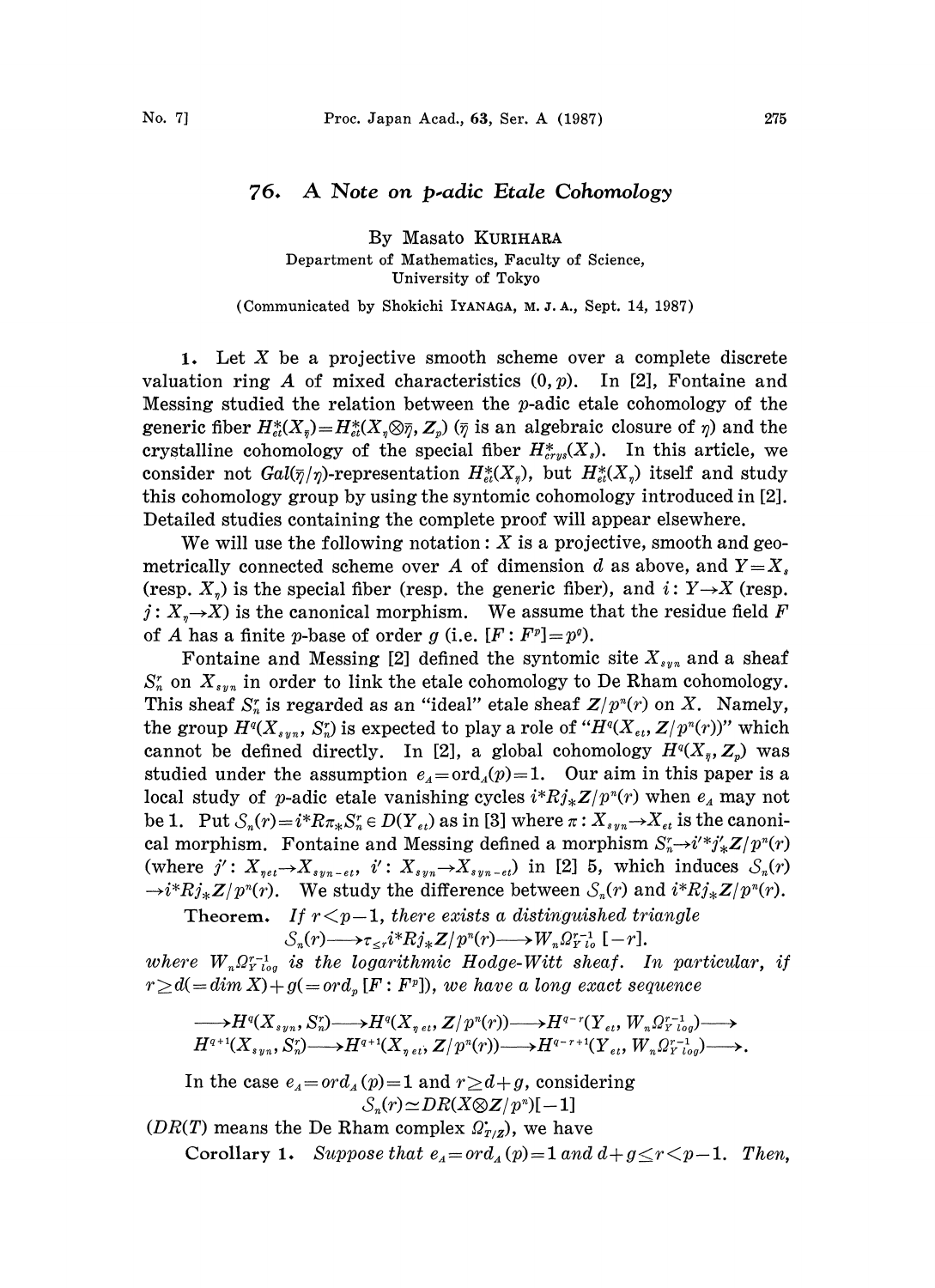we have a long exact sequence

 $\cdots \longrightarrow H_{DR}^{q-1}(X \otimes Z/p^n) \longrightarrow H^q(X_{n \text{ et } \mathbf{t}}, Z/p^n(r)) \longrightarrow H^{q-r}(Y_{\text{ et } \mathbf{t}}, W_n \Omega_{Y \text{ to } q}^{r-1}) \longrightarrow \cdots$ Corollary 2. Suppose that  $e_4=1$  and the residue field F of A is finite and  $d \leq p-1$ . Then, we have a long exact sequence

 $\cdots \longrightarrow H^q(Y_{e_i}, \mathbf{Z}/p^n) \longrightarrow H^q(X_{n e_i}, \mathbf{Z}/p^n) \longrightarrow H^{q-1}_{crys}(Y/W_n) \longrightarrow \cdots.$ where  $W_n = W_n(F)$  and  $H^*_{crys}(Y/W_n)$  is the crystalline cohomology of Y.

This can be seen from Corollary 1 by considering the duality. This Corollary 2 gives another proof of the following result [4] Prop. 7 in the case  $e_4 = 1$ .

Corollary 3. Every abelian etale covering of  $X_n$  comes from some abelian etale covering of Y and some abelian extension of  $\eta$ .

This follows from corollary 2 immediately. In fact, since  $H^2(Spec F_{et},$  $Z/p^n$ =0, we have a diagram of exact sequences

$$
\begin{array}{ccc}\n0 & \longrightarrow H^{1}(Y_{e_{t}}, Z/p^{n}) \longrightarrow H^{1}(X_{\eta_{e_{t}}}, Z/p^{n}) \longrightarrow H^{0}_{c_{r}y_{s}}(Y) \\
\uparrow & \uparrow & \uparrow \\
0 & \longrightarrow H^{1}_{e_{t}}(Spec \ F, Z/p^{n}) \longrightarrow H^{1}_{e_{t}}(\eta, Z/p^{n}) \longrightarrow H^{0}_{c_{r}y_{s}}(F/W_{n}) = W_{n} \longrightarrow 0.\n\end{array}
$$
\nTherefore, the following is surjective.  $H^{1}(Y, Z/p^{n}) \oplus H^{1}(\eta, Z/p^{n}) \rightarrow$ 

 $H^1(X_n, \mathbb{Z}/p^n).$  Q.E.D. Remark. The author gave an explicit definition of the homomorphism  $H^1_{\epsilon\epsilon}(\eta, Z/p^n) \to W_n(F)$  in a general situation (F is arbitrary) [5] for a henselian discrete valuation field  $\eta$  with  $e_A=1$ .

2. We review the description of  $S_n(r)$  in [3]. We take a complete discrete valuation ring  $A_0 \subset A$  such that  $e_{A_0}=1$  and the residue field of  $A_0$  is isomorphic to F,  $A_0/p \leq F$ . (The existence of such a ring follows from [0] IX § 2 Th. 1.) Furthermore, take a closed immersion  $X \rightarrow Z$  over  $A_0$  where Z is smooth over  $A_0$  and has a Frobenius endomorphism f, which means f mod p is the absolute Frobenius of  $Z \otimes Z/p$ . Denote  $X_n = X \otimes Z/p^n$  and  $Z_n = Z \otimes Z/p^n$  for  $n \geq 1$ , and let  $D_n = D_{X_n}(Z_n)$  be the PD. envelope and  $J_{D_n}$  be the ideal of  $D_n$  corresponding to  $X_n$ , and  $J_{D_n}^{[r]}$  its r-th divided power for  $r\geq 1$ . For  $r \leq 0$ ,  $J_{p_n}^{[r]}$  is defined to be  $\mathcal{O}_{p_n}$ . We define  $\mathcal{J}_{p_n}^{[r]}$  by the complex of sheaves on  $Y_{et}$ ;

$$
J_{D_n}^{[r]} \longrightarrow J_{D_n}^{[r-1]} \otimes_{\mathcal{O}_{D_n}} \Omega_{Z_n}^1 \longrightarrow J_{D_n}^{[r-2]} \otimes_{\mathcal{O}_{D_n}} \Omega_{Z_n}^2 \longrightarrow \cdots
$$

Assume  $r < p-1$ . For a Frobenius morphism f of Z,  $f_r: \mathcal{J}_{D_n}^{[r]} \to \mathcal{J}_{D_n}^{[0]}$  is defined by " $p^{-r}$ f". Then, the complex  $S_n(r)$  is isomorphic to the mapping Figure  $J_{p_n}^{[r_1]} \rightarrow J_{p_n}^{[r_{n-1}]} \otimes_{\sigma_{p_n}} \Omega_{Z_n}^1 \rightarrow J_{p_n}^{[r_{n-2}]} \otimes_{\sigma_{p_n}} \Omega_{Z_n}^2 \rightarrow \cdots$ <br>
Assume  $r < p-1$ . For a Frobenius morphism f of Z,<br>
defined by "p"f". Then, the complex  $S_n(r)$  is isomorphi<br>
fiber of  $f_r - 1$ :

(2.1) 
$$
\cdots \longrightarrow (J_{D_n}^{[r-1]} \otimes \Omega_{Z_n}^i) \oplus (\mathcal{O}_{D_n} \otimes \Omega_{Z_n}^{i-1}) \longrightarrow \cdots (x, y) \longmapsto (dx, (f_r-1)(x)-dy).
$$

 $(x, y) \longmapsto (dx, (f, -1)(x) - dy).$ <br>Note that this complex is independent of the choice of Z and f in  $D(Y_{\epsilon t})$ .

3. For the proof of Theorem, since  $\mathcal{H}^q(\mathcal{S}_n(r))=0$  for  $q>r$ , it suffices to show that  $S_n(r) \rightarrow i^*Rj_*Z/p^n(r)$  induces an isomorphism

(3.1)  $\mathcal{H}^q(\mathcal{S}_n(r)) \longrightarrow i^*R^qj_*\mathbb{Z}/p^n(r)$  if  $q < r < p-1$ 

and an exact sequence

(3.2)  $0 \longrightarrow \mathcal{H}^q(\mathcal{S}_n(q)) \longrightarrow i^*R^qj_*Z/p^n(q) \longrightarrow W_n\Omega_{Y \text{ log}}^{q-1} \longrightarrow 0.$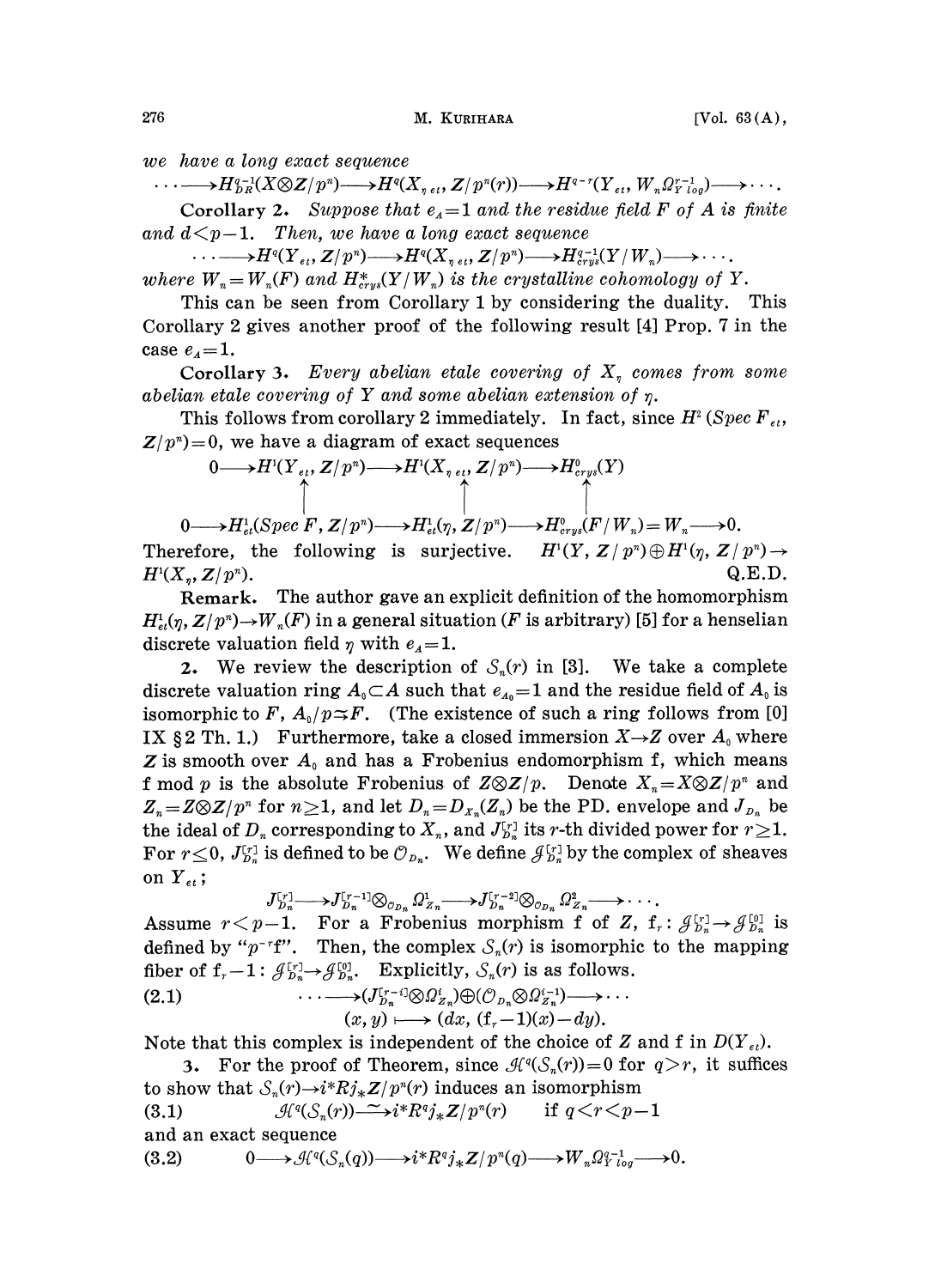Put  $M_{n}^q = i^*R^qj_*Z/p^q(q)$  and denote by  $U^0M_{n}^q$  the subsheaf of  $M_{n}^q$  generated locally by  $\{a_1, \dots, a_q\}$  with  $a_1, \dots, a_q \in i^*\mathcal{O}_X^*$  where  $\{a_1, \dots, a_q\}$  means the

"symbol" ([1] § 1). In [1], an exact sequence  $0 \rightarrow U^{\circ} M_n^q \rightarrow M_n^q \rightarrow W_n \Omega_{Y \log}^{q-1} \rightarrow 0$ was obtained. The exact sequence (3.2) is a consequence of an isomorphism (3.3)  $\mathcal{H}^q(\mathcal{S}_n(q)) \longrightarrow U^{\circ}M_n^q$ .

In order to prove (3.1) and (3.3), by a standard argument, we may assume  $n=1$ .

4. In this section, in order to prove (3.1) and (3.3), we study the structure of  $\mathcal{H}^q(\mathcal{S}_1(r))$  for  $q \leq r \leq p-1$ . Our aim is to define some complexes  $gr^*S_1(r)$  whose cohomology groups  $\mathcal{H}^q(gr^*S_1(r))$  give subquotients of  $\mathcal{H}^q(S_1(r))$ and to compute these cohomology groups  $\mathcal{H}^q(gr^i\mathcal{S}_1(r))$ .

Since our problem to prove  $(3.1)$  and  $(3.3)$  is local, we may assume X is a projective space  $P_{\mu}^{m}$ . In the following, we will use the explicit description of  $S_1(r)$  (2.1) and the same notation as in 2. Take  $A_0$  such that  $e_{40}=1$ and  $A/A_0$  is totally ramified and take a prime element  $\pi$  of A. Let  $f(T)$  $\in A_0[T]$  be the monic minimal polynomial of  $\pi$  over  $A_0$ . Take  $Z=P_{A_0}[T]$ and define a closed immersion  $X \rightarrow Z$  by  $f(T)$ , and define a Frobenius f of Z such that  $f(T)= T^p$ . A filtration of  $\mathcal{H}^q(\mathcal{S}_1(r))$  is defined by using these Z and T. We need some more notation. For  $h \in Q$  and an ideal I of  $\mathcal{O}_{p,q}$ , and T. We need some more notation. For  $h \in Q$  and an ideal I of  $\mathcal{O}_{D_1}$ ,<br>  $T^hI$  is an ideal generated by  $T^mI$  such that  $m \geq h$  and  $m \in N$ . For  $i \in N$  and<br>  $T^hI \subseteq T^h$ ,  $T^hI \subseteq T^hI$  $T^hI$  is an ideal generated by  $T^mI$  such that  $m \geq h$  and  $m \in N$ .<br>  $s \in Z$ , an ideal  $J_i^{[s]}$  of  $\mathcal{O}_{D_1}$  is defined by  $J_i^{[s]} = (T^i \mathcal{O}_{D_1} + J_{D_1}^{[p]}) \cap (I_i^{[s]})$  $\begin{array}{l} \textbf{For } i \in N \textbf{ and} \ T^{(i_{p}-1)} J^{[s]}_{D_1} + J^{[p]}_{D_1}), \ \tau_1 \textbf{ generated by} \ t_1^{-1}. \end{array}$ For an ideal I of  $\mathcal{O}_{D_1}$ ,  $I \otimes (\Omega_{Z_1}^q)'$  is the subsheaf of  $\mathcal{O}_{D_1} \otimes \Omega_{Z_1}^q$  generated by  $I\otimes\Omega_{Z_1}^q$  and the elements of the form  $a \cdot dlog T$  with  $a \in I\otimes\Omega_{Z_1}^{q-1}$ .

For  $i\geq 0$ , a complex  $U^i \mathcal{J}_{p_i}^{[r]}$  is defined as follows.

(4.1) As in the case  $\mathcal{J}_{p_n}^{[r]}$ , we can define  $f_r = "p^{-r}f": U^i \mathcal{J}_{p_1}^{[r]} \longrightarrow U^i \mathcal{J}_{p_1}^{[0]}$  for  $r < p-1$ .  $U^i {\mathcal J}_{D}^{[r]} \colon J_i^{[r]} \longrightarrow J_i^{[r-1]} \otimes (\mathcal{Q}_{Z_1}^1)' \longrightarrow J_i^{[r-2]} \otimes (\mathcal{Q}_{Z_1}^2)' \longrightarrow \cdots$ Moreover, we define  $gr^{\prime}\mathcal{J}_{D_1}^{[r]}$  by an exact sequence

 $0 \longrightarrow U^{i+1} \mathcal{J}_{D_1}^{[r]} \longrightarrow U^i \mathcal{J}_{D_1}^{[r]} \longrightarrow gr^i \mathcal{J}_{D_1}^{[r]} \longrightarrow 0.$ 

Then,  $U^i \mathcal{S}_1(r)$  (resp.  $gr^i \mathcal{S}_1(r)$ ) is defined to be the mapping fiber of  ${\bf f}_r-{\bf 1}$ :  $0 \longrightarrow U^{i+j} \mathcal{J}_{b_1}^{r_1} \longrightarrow U^{i} \mathcal{J}_{b_1}^{r_1} \longrightarrow$ <br>Then,  $U^{i} S_1(r)$  (resp.  $gr^{i} S_1(r)$ ) is defined to be  $U^{i} \mathcal{J}_{b_1}^{r_1} \longrightarrow U^{i} \mathcal{J}_{b_1}^{r_1}$  (resp.  $f_r - 1 : gr^{i} \mathcal{J}_{b_1}^{r_1} \longrightarrow gr^{i} \mathcal{J}_{b_1}^{r_1}$ <br>The following can

The following can be seen by an explicit calculation.

**Lemma (4.2).** For  $i\geq 0$  and  $q\geq 0$ ,  $\mathcal{H}^q(U^{i+1}\mathcal{S}_1(r))\rightarrow\mathcal{H}^q(U^{i}\mathcal{S}_1(r))$  is injective.

By this lemma, we can regard  $\mathcal{H}^q(U^*\mathcal{S}_1(r))$  as a filtration of  $\mathcal{H}^q(\mathcal{S}_1(r))$ . Put  $L_i^q(r) = \mathcal{H}^q(\mathcal{S}_1(r)), U^i L_i^q(r) = \mathcal{H}^q(U^i \mathcal{S}_1(r)),$  and  $gr^i L_i^q(r) = U^i L_i^q(r)/U^{i+1} L_i^q(r).$ We shall calculate  $gr^iL_1^q(r)$ . By Lemma (4.2), we have  $gr^iL_1^q(r)$  $\mathcal{H}^q(gr^i\mathcal{S}_1(r)).$ 

**Proposition (4.3).** Suppose  $0 \leq q \leq r \leq p-1$  and  $i \geq 0$ , and put  $e=e_4$ .

1) If  $i < ep(r-q)/(p-1)$  or  $i > ep(r-q+1)/(p-1)$ ,  $gr^tL_1^q(r)=0$ .

2) The case  $i=ep(r-q)/(p-1)$ . (This case only occurs when  $e(r-q)$ is divisible by  $p-1$ .)

$$
\begin{array}{lll} \textit{visible by $p-1$}, \\\\ & \qquad \qquad gr^t L_1^q(r) = \begin{cases} \varOmega^q_{Y \; log} & \textit{if $q=r$} \\ \varOmega^q_{Y \; log} \oplus \varOmega^{q-1}_{Y \; log} & \textit{if $q
$$